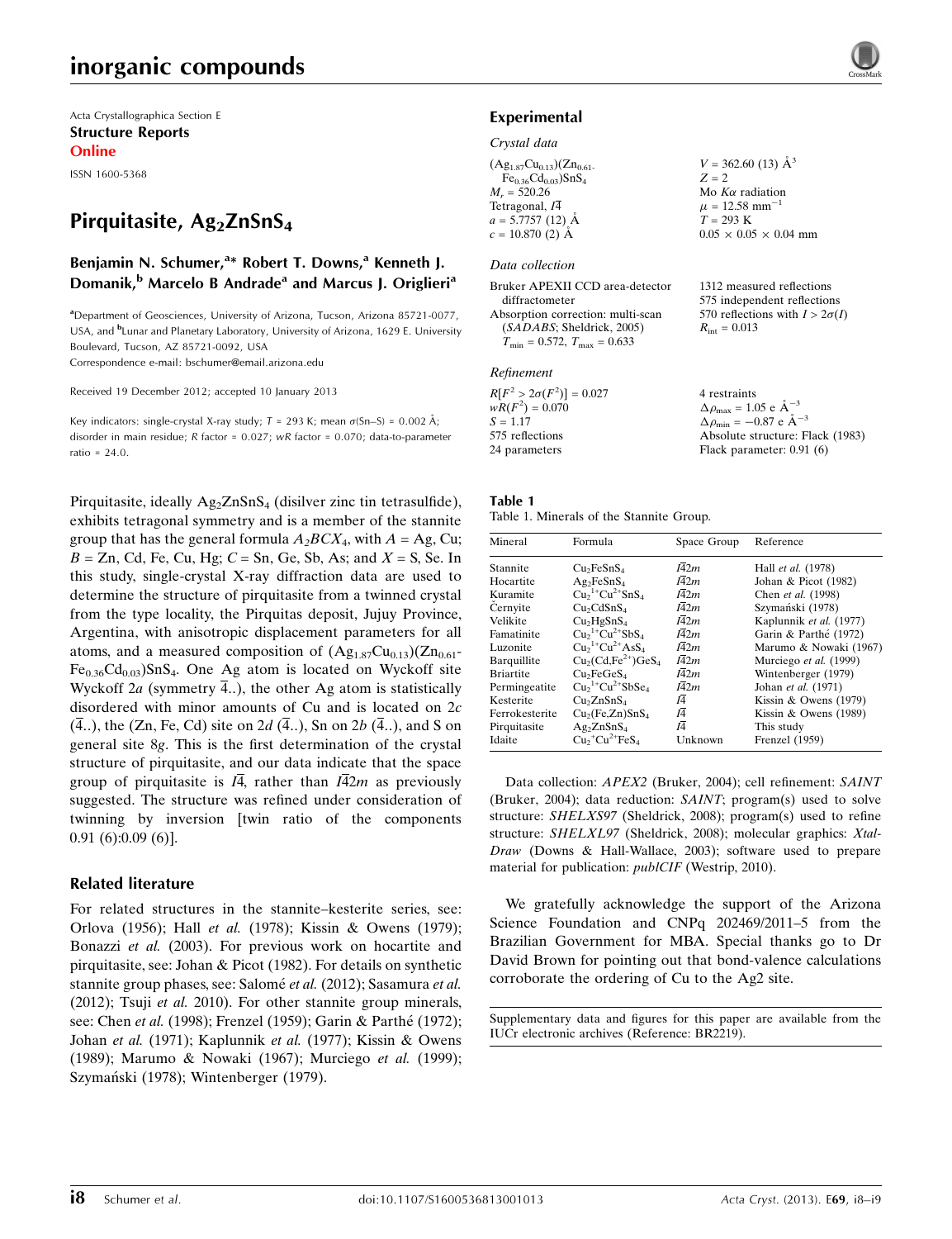### References

- [Bonazzi, P., Bindi, L., Bernardini, G. P. & Menchetti, S. \(2003\).](https://scripts.iucr.org/cgi-bin/cr.cgi?rm=pdfbb&cnor=br2219&bbid=BB1) Can. Mineral. 41[, 639–647.](https://scripts.iucr.org/cgi-bin/cr.cgi?rm=pdfbb&cnor=br2219&bbid=BB1)
- Bruker (2004). APEX2 and SAINT[. Bruker AXS Inc., Madison, Wisconsin,](https://scripts.iucr.org/cgi-bin/cr.cgi?rm=pdfbb&cnor=br2219&bbid=BB2) [USA.](https://scripts.iucr.org/cgi-bin/cr.cgi?rm=pdfbb&cnor=br2219&bbid=BB2)
- [Chen, X., Wada, H., Sato, A. & Mieno, M. \(1998\).](https://scripts.iucr.org/cgi-bin/cr.cgi?rm=pdfbb&cnor=br2219&bbid=BB3) J. Appl. Chem. 139, 144–151. [Downs, R. T. & Hall-Wallace, M. \(2003\).](https://scripts.iucr.org/cgi-bin/cr.cgi?rm=pdfbb&cnor=br2219&bbid=BB4) Am. Mineral. 88, 247–250.
- 
- [Flack, H. D. \(1983\).](https://scripts.iucr.org/cgi-bin/cr.cgi?rm=pdfbb&cnor=br2219&bbid=BB5) Acta Cryst. A39, 876–881.
- Frenzel, G. (1959). [N. Jahrb. Min. Abh.](https://scripts.iucr.org/cgi-bin/cr.cgi?rm=pdfbb&cnor=br2219&bbid=BB6) 93, 87–114. Garin, J. & Parthé, E. (1972). Acta Cryst. B28, 3672-3674.
- Hall, S. R., Szymański, J. T. & Stewart, J. M. (1978). Can. Mineral. 16, 131-137.
- [Johan, Z. & Picot, P. \(1982\).](https://scripts.iucr.org/cgi-bin/cr.cgi?rm=pdfbb&cnor=br2219&bbid=BB9) Bull. Mineral, 105, 229–235.
- 
- [Johan, Z., Picot, P., Pierrot, R. & Kvacek, M. \(1971\).](https://scripts.iucr.org/cgi-bin/cr.cgi?rm=pdfbb&cnor=br2219&bbid=BB10) Bull. Soc. Fr. Min. Cryst. 94[, 162–165.](https://scripts.iucr.org/cgi-bin/cr.cgi?rm=pdfbb&cnor=br2219&bbid=BB10)
- [Kaplunnik, L. N., Pobedimskaya, B. A. & Belov, N. V. \(1977\).](https://scripts.iucr.org/cgi-bin/cr.cgi?rm=pdfbb&cnor=br2219&bbid=BB11) Sov. Phys. [Crystallogr.](https://scripts.iucr.org/cgi-bin/cr.cgi?rm=pdfbb&cnor=br2219&bbid=BB11) 22, 99–100.
- [Kissin, S. A. & Owens, D. R. \(1979\).](https://scripts.iucr.org/cgi-bin/cr.cgi?rm=pdfbb&cnor=br2219&bbid=BB12) Can Mineral. 17, 125-135.
- [Kissin, S. A. & Owens, D. R. \(1989\).](https://scripts.iucr.org/cgi-bin/cr.cgi?rm=pdfbb&cnor=br2219&bbid=BB13) Can. Mineral. 27, 673–688.
- [Marumo, F. & Nowaki, W. \(1967\).](https://scripts.iucr.org/cgi-bin/cr.cgi?rm=pdfbb&cnor=br2219&bbid=BB14) Z. Kristallogr. 124, 1–8.
- [Murciego, A., Pascua, M. I., Babkine, J., Dusausoy, Y., Medenbach, O. &](https://scripts.iucr.org/cgi-bin/cr.cgi?rm=pdfbb&cnor=br2219&bbid=BB15) [Bernhardt, H. J. \(1999\).](https://scripts.iucr.org/cgi-bin/cr.cgi?rm=pdfbb&cnor=br2219&bbid=BB15) Eur. J. Mineral. 11, 111–117.
- Orlova, Z. V. (1956). [Trudy Vses. Mag. Nauch.](https://scripts.iucr.org/cgi-bin/cr.cgi?rm=pdfbb&cnor=br2219&bbid=BB16) 2, 76–84.
- Salomé, P. M. P., Malaquais, J., Fernandes, P. A., Ferreira, M. S., da Cunha, A. F., Leitão, J. P., Gonzales, J. C. & Matinaga, F. M. (2012). Solar En. Mat. [Solar Cells](https://scripts.iucr.org/cgi-bin/cr.cgi?rm=pdfbb&cnor=br2219&bbid=BB17), 101, 147–153.
- [Sasamura, T., Osaki, T., Kameyama, T., Shibayama, T., Kudo, A., Kuwobata, S.](https://scripts.iucr.org/cgi-bin/cr.cgi?rm=pdfbb&cnor=br2219&bbid=BB18) [& Torimoto, T. \(2012\).](https://scripts.iucr.org/cgi-bin/cr.cgi?rm=pdfbb&cnor=br2219&bbid=BB18) Chem. Lett. 41, 1009–1011.
- Sheldrick, G. M. (2005). SADABS. University of Göttingen, Germany.
- [Sheldrick, G. M. \(2008\).](https://scripts.iucr.org/cgi-bin/cr.cgi?rm=pdfbb&cnor=br2219&bbid=BB20) Acta Cryst. A64, 112–122.
- Szymański, J. T. (1978). Can. Mineral. 16, 147-151.
- [Tsuji, I., Shimodaira, Y., Kato, H., Kobayashi, H. & Kudo, A. \(2010\).](https://scripts.iucr.org/cgi-bin/cr.cgi?rm=pdfbb&cnor=br2219&bbid=BB22) Chem. Mater. 22[, 1402–1409.](https://scripts.iucr.org/cgi-bin/cr.cgi?rm=pdfbb&cnor=br2219&bbid=BB22)
- [Westrip, S. P. \(2010\).](https://scripts.iucr.org/cgi-bin/cr.cgi?rm=pdfbb&cnor=br2219&bbid=BB23) J. Appl. Cryst. 43, 920–925.
- [Wintenberger, M. \(1979\).](https://scripts.iucr.org/cgi-bin/cr.cgi?rm=pdfbb&cnor=br2219&bbid=BB24) Mat. Res. Bull. 14, 1195–1202.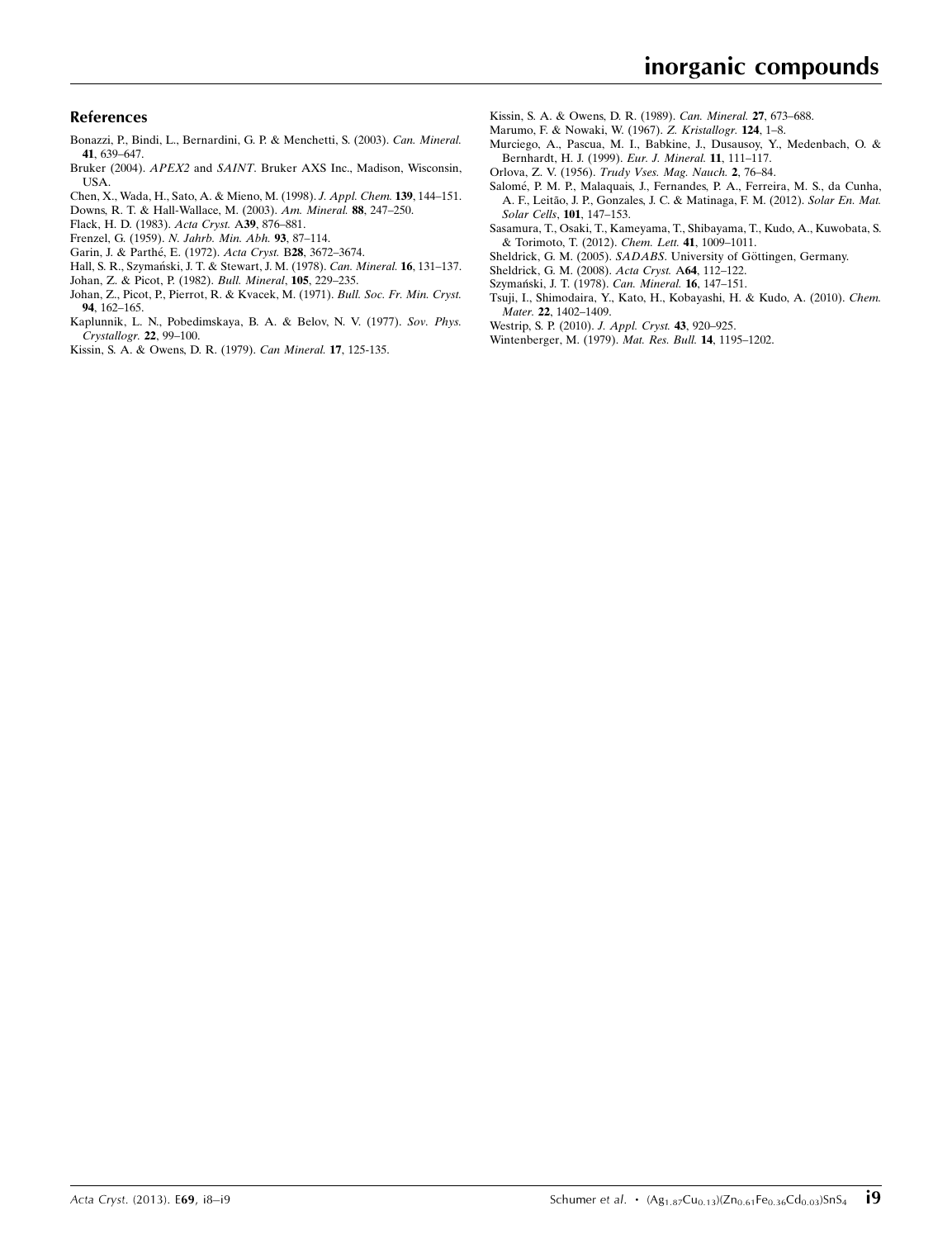# **supporting information**

*Acta Cryst.* (2013). E**69**, i8–i9 [doi:10.1107/S1600536813001013]

# Pirquitasite, Ag<sub>2</sub>ZnSnS<sub>4</sub>

# **Benjamin N. Schumer, Robert T. Downs, Kenneth J. Domanik, Marcelo B Andrade and Marcus J. Origlieri**

### **S1. Comment**

Pirquitasite is a member of the stannite group of tetragonal sulfides, which exhibit space group  $I\overline{4}2m$  or  $I\overline{4}$ , and is an ordered derivative of the sphalerite structure (Johan and Picot, 1982). The stannite group currently contains thirteen species (Table 1), of which only kësterite, ferrokësterite, and pirquitasite are known to display space group I4. Synthetic sulfides with stannite type structures are utilized as the light absorber layer in photovoltaic cells (*e.g.* Salomé *et al.* 2012, Sasamura *et al.* 2012, Tsuji *et al.* 2010).

Pirquitasite was first described by Johan and Picot (1982), from the Pirquitas deposit, Argentina, as a silver zinc tin sulfide with ideal chemical formula  $Ag_2ZnSnS_4$  and a stannite-like structure. An extensive solid solution between hocartite  $(Ag_2FeSnS_4)$  and pirquitasite was described by Johan and Picot (1982). Because of the solid solution and the I42*m* symmetry attributed to hocartite, Johan and Picot (1982) proposed that pirquitasite also exhibits I42*m* symmetry.

The structure was refined using both  $\overline{14}2m$  and  $\overline{14}$ , with the *R* factor for  $\overline{14}$  ( $R = 0.027$ ) significantly lower than for  $\overline{14}2m$  $(R = 0.051)$ . The structure of pirquitasite is a derivative of the cubic sphalerite structure that displays cubic closest packed (*CCP*) layers of S stacked along [111]. Because pirquitasite has a doubled c cell dimension, its stacking direction is [221]. Half of the tetrahedral sites are occupied by Ag, (Zn,Fe), and Sn cations, forming metal layers described by Hall *et al.* (1978), and it is the arrangement of Ag,  $(Zn, Fe)$ , and Sn within these layers that differentiates the  $I\overline{4}$  kësterite structure from the  $142m$  stannite structure.

Stannite and kësterite were originally recognized as distinct species because of different Fe—Zn compositional ratios and different optical properties (Orlova, 1956; Hall *et al.* 1978). Structural and chemical analyses by Hall *et al.* (1978) and Kissin and Owens (1979) not only showed a miscibility gap between the pure Fe end-member stannite and the pure Zn end-member kësterite, but found the two minerals differed in symmetry from  $\overline{142}m$  (stannite) to  $\overline{14}$  (kësterite). In  $\overline{142}m$ , Cu atoms are ordered to the Wyckoff 4*d* site, (Fe,Zn) atoms are ordered to Wyckoff 2*a*, Sn is ordered to 2*b* (Hall *et al.* 1978). For comparison, the I4 symmetry has Cu atoms ordered to two sites: 2*a* and 2*c*, (Zn,Fe) ordered to 2*d*, Sn ordered to 2*b* (Hall *et al.* 1978). As pointed out by Hall *et al.* (1978), two distinct metal layers perpendicular to [001] result from this ordering in each mineral. Stannite exhibits one layer of Cu atoms only, with the other layer consisting of ordered Fe and Sn atoms, while kësterite exhibits one layer of ordered Cu and Sn atoms and one layer of ordered Zn and Cu atoms (Hall *et al.* 1978). This is illustrated for pirquitasite *versus* stannite in Fig. 1, which shows the pirquitasite structure (Fig. 1a) with one layer containing ordered Ag and Sn, the second containing ordered Zn and Ag. For comparison, the two stannite metal layers consist of one layer of Fe and Sn atoms and a second layer containing only Cu atoms (Fig. 1 b). The Ag—Sn layers in pirquitasite and Fe—Sn layers in stannite are ordered identically: Ag—Sn—Ag—Sn and Fe—Sn—Fe —Sn respectively when viewed along (100).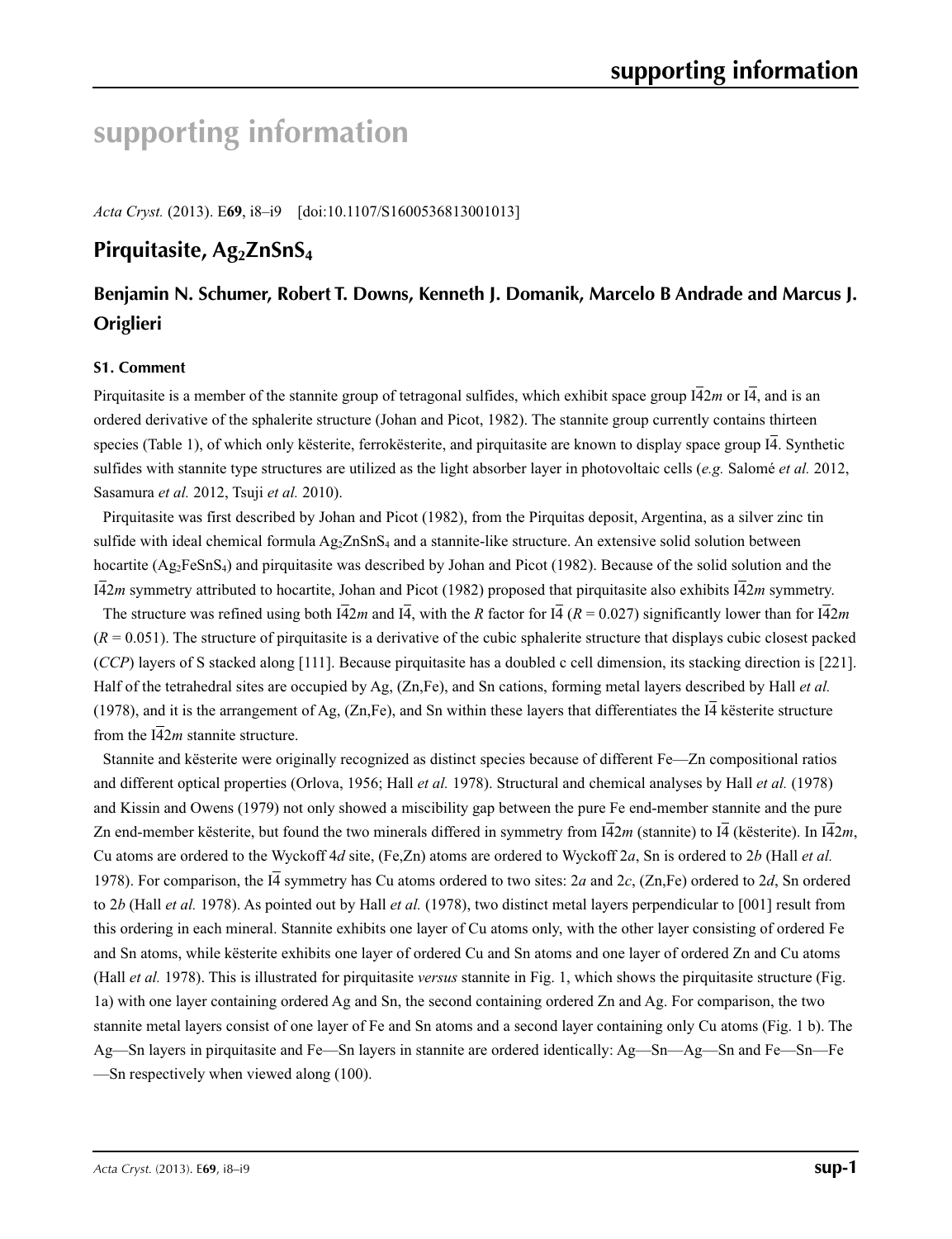The mineral hocartite (tetragonal  $Ag_2FeSnS_4$ ) is reported to exhibit space group  $I\overline{4}2m$  (Johan and Picot, 1982), but its structure is as yet unreported. It is likely that the hocartite-pirquitasite series follows the same systematics as the stannitekësterite series.

An interesting feature is the distortion displayed by the  $AgS<sub>4</sub>$  tetrahedra, with tetrahedral angle variance of 8.86 $^{\circ}$ displayed by Ag1S<sub>4</sub> and 25.40° displayed by Ag2S<sub>4</sub>. *M*-S bond lengths are 2.539 Å and 2.497 Å for the Ag1S<sub>4</sub> and Ag2S<sub>4</sub> tetrahedra, respectively. As our sample contains approximately 13% apfu Cu, this Cu appears to be located in the Ag2 site because the bond lengths are smaller and the tetrahedron can accomodate the distortion. Bond valence calculations gave sums of 1.28 valence units (VU) and 1.35 VU for Ag1 and Ag2, respectively, corroborating that Cu is ordered to the Ag2 site. In a study of the mechanism of incorporation of Cu, Fe, and Zn in the stannite-kësterite series, Bonazzi *et al.* (2003) studied synthetic crystals, quenched from 1023 Kelvin, of composition Cu<sub>2</sub>Fe<sub>1-*x*</sub>Zn<sub>*X*</sub>S<sub>4</sub> (*X* = 0, 1/5, 1/2, 0.7, 0.8, 1), which showed decreasing tetrahedral angle distortion with increasing Zn content across the stannite-kësterite compositions.

## **S2. Experimental**

The pirquitasite specimen used in this study comes from the type locality, the Pirquitas deposit, Jujuy Province, Argentina and is in the collection of the RRUFF project (http://rruff.info/R061016). The chemical composition,  $(Ag_{1.87}Cu_{0.13})$  $(Zn_{0.61}Fe_{0.36}Cd_{0.03})SnS<sub>4</sub>$ , was determined with a CAMECA SX100 electron microprobe. The composition was normalized to four cations.

## **S3. Refinement**

The structure was refined with the inversion twin  $(-1\ 0\ 0\ 0\ -\ 1\ 0\ 0\ 0\ -\ 1)$  to a ratio of 0.91 (6). During refinement, the chemistry was constrained to the empirical formula of  $(Ag_{1.87}Cu_{0.13})(Zn_{0.61}Fe_{0.36}Cd_{0.03})SnS_4$ . The maximum residual electron density in the difference Fourier maps was located at (0.0434, 0.0434, 0.2204), 0.56 Å from Ag2 and the minimum at (0, 0, 0.0693) 0.75 Å from Ag1.



## **Figure 1**

Diagrams of displacement ellipsoids drawn at the 99.999% level for (*a*) pirquitasite and (*b*) stannite viewed along (100), with [001] vertical. The two types of metal layers are stacked along [001].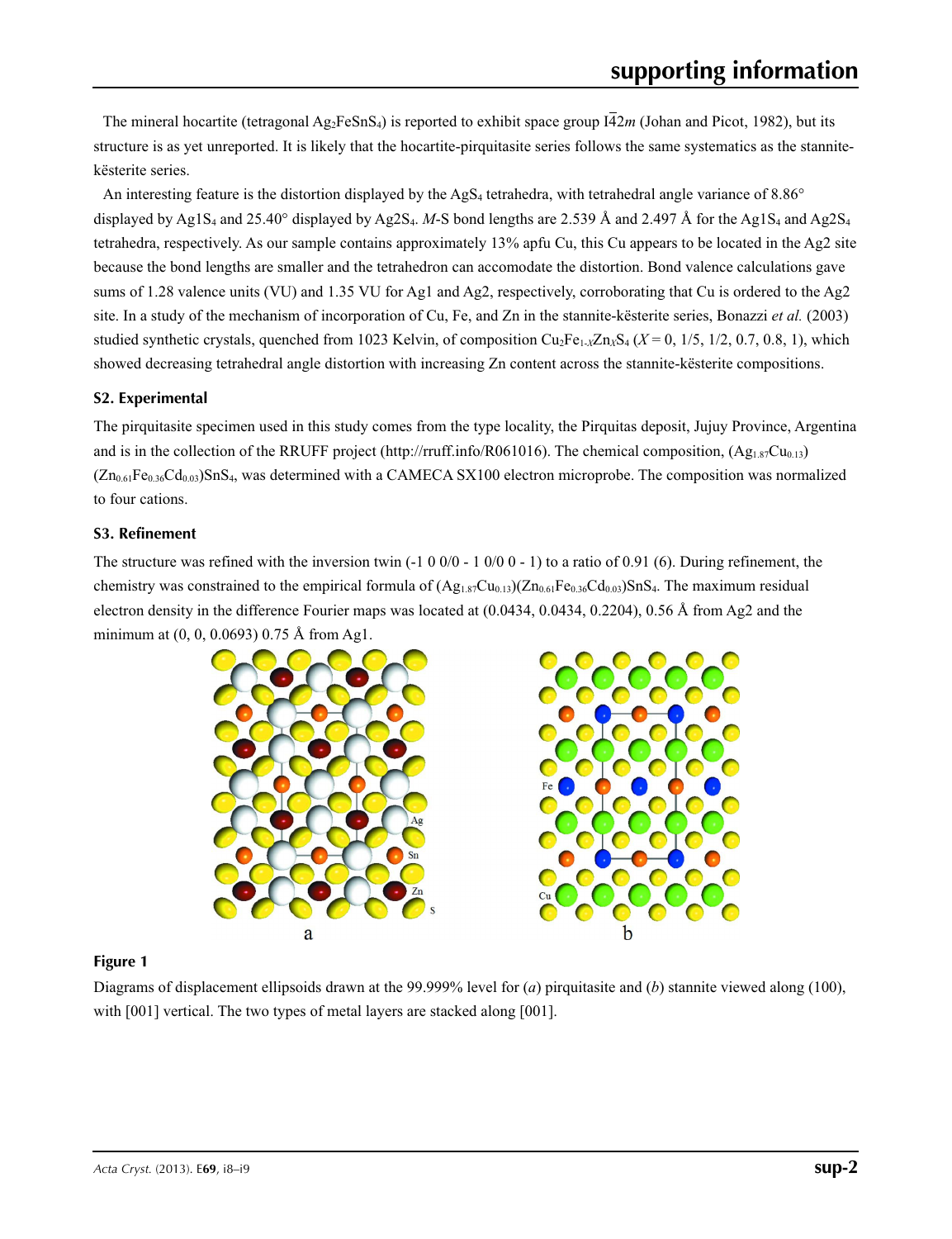### **Disilver zinc tin tetrasulfide**

### *Crystal data*

 $(Ag_{1.87}Cu_{0.13})(Zn_{0.61}Fe_{0.36}Cd_{0.03})SnS<sub>4</sub>$  $M_r = 520.26$ Tetragonal, *I*4 Hall symbol: I -4  $a = 5.7757(12)$  Å  $c = 10.870$  (2) Å  $V = 362.60(13)$  Å<sup>3</sup>  $Z = 2$  $F(000) = 470$ 

### *Data collection*

| Bruker APEXII CCD area-detector          | 1312 measured reflections                                               |
|------------------------------------------|-------------------------------------------------------------------------|
| diffractometer                           | 575 independent reflections                                             |
| Radiation source: fine-focus sealed tube | 570 reflections with $I > 2\sigma(I)$                                   |
| Graphite monochromator                   | $R_{\text{int}} = 0.013$                                                |
| $\varphi$ and $\omega$ scan              | $\theta_{\text{max}} = 32.0^{\circ}, \theta_{\text{min}} = 3.8^{\circ}$ |
| Absorption correction: multi-scan        | $h = -4 \rightarrow 8$                                                  |
| (SADABS; Sheldrick, 2005)                | $k = -8 \rightarrow 7$                                                  |
| $T_{\min}$ = 0.572, $T_{\max}$ = 0.633   | $l = -16 \rightarrow 12$                                                |
|                                          |                                                                         |

### *Refinement*

Refinement on *F*<sup>2</sup> Least-squares matrix: full *R*[ $F^2 > 2\sigma(F^2)$ ] = 0.027  $wR(F^2) = 0.070$  $S = 1.17$ 575 reflections 24 parameters 4 restraints Primary atom site location: structure-invariant direct methods Secondary atom site location: difference Fourier map  $w = 1/[\sigma^2 (F_o^2) + (0.0272P)^2 + 2.1498P]$ where  $P = (F_o^2 + 2F_c^2)/3$  $(\Delta/\sigma)_{\text{max}}$  < 0.001  $Δρ<sub>max</sub> = 1.05 e Å<sup>-3</sup>$  $\Delta\rho_{\rm min} = -0.87$  e Å<sup>-3</sup> Extinction correction: *SHELXL*, Fc\* =kFc[1+0.001xFc2 *λ*3 /sin(2*θ*)]-1/4 Extinction coefficient: 0.0061 (6) Absolute structure: Flack (1983) Absolute structure parameter: 0.91 (6)

### *Special details*

**Geometry**. All e.s.d.'s (except the e.s.d. in the dihedral angle between two l.s. planes) are estimated using the full covariance matrix. The cell e.s.d.'s are taken into account individually in the estimation of e.s.d.'s in distances, angles and torsion angles; correlations between e.s.d.'s in cell parameters are only used when they are defined by crystal symmetry. An approximate (isotropic) treatment of cell e.s.d.'s is used for estimating e.s.d.'s involving l.s. planes. **Refinement**. Refinement of  $F^2$  against ALL reflections. The weighted *R*-factor  $wR$  and goodness of fit *S* are based on  $F^2$ , conventional *R*-factors *R* are based on *F*, with *F* set to zero for negative  $F^2$ . The threshold expression of  $F^2 > \sigma(F^2)$  is used only for calculating *R*-factors(gt) *etc*. and is not relevant to the choice of reflections for refinement. *R*-factors based on *F*<sup>2</sup> are statistically about twice as large as those based on *F*, and *R*- factors based on ALL data will be even larger.

 $D_x = 4.765$  Mg m<sup>-3</sup>

 $0.05 \times 0.05 \times 0.04$  mm

 $\theta$  = 6.3–32.3°  $\mu = 12.58$  mm<sup>-1</sup> *T* = 293 K Cuboid, grey

Mo *Kα* radiation,  $\lambda = 0.71073$  Å Cell parameters from 527 reflections

*Fractional atomic coordinates and isotropic or equivalent isotropic displacement parameters (Å<sup>2</sup>)* 

|     |        |        |        | $U_{\rm iso}*/U_{\rm eq}$ | $Occ.$ (<1) |
|-----|--------|--------|--------|---------------------------|-------------|
| Agl | 0.0000 | 0.0000 | 0.0000 | 0.0364(4)                 |             |
| Ag2 | 0.0000 | 0.5000 | 0.2500 | 0.0301(6)                 | 0.87        |
| Cu  | 0.0000 | 0.5000 | 0.2500 | 0.0301(6)                 | 0.13        |